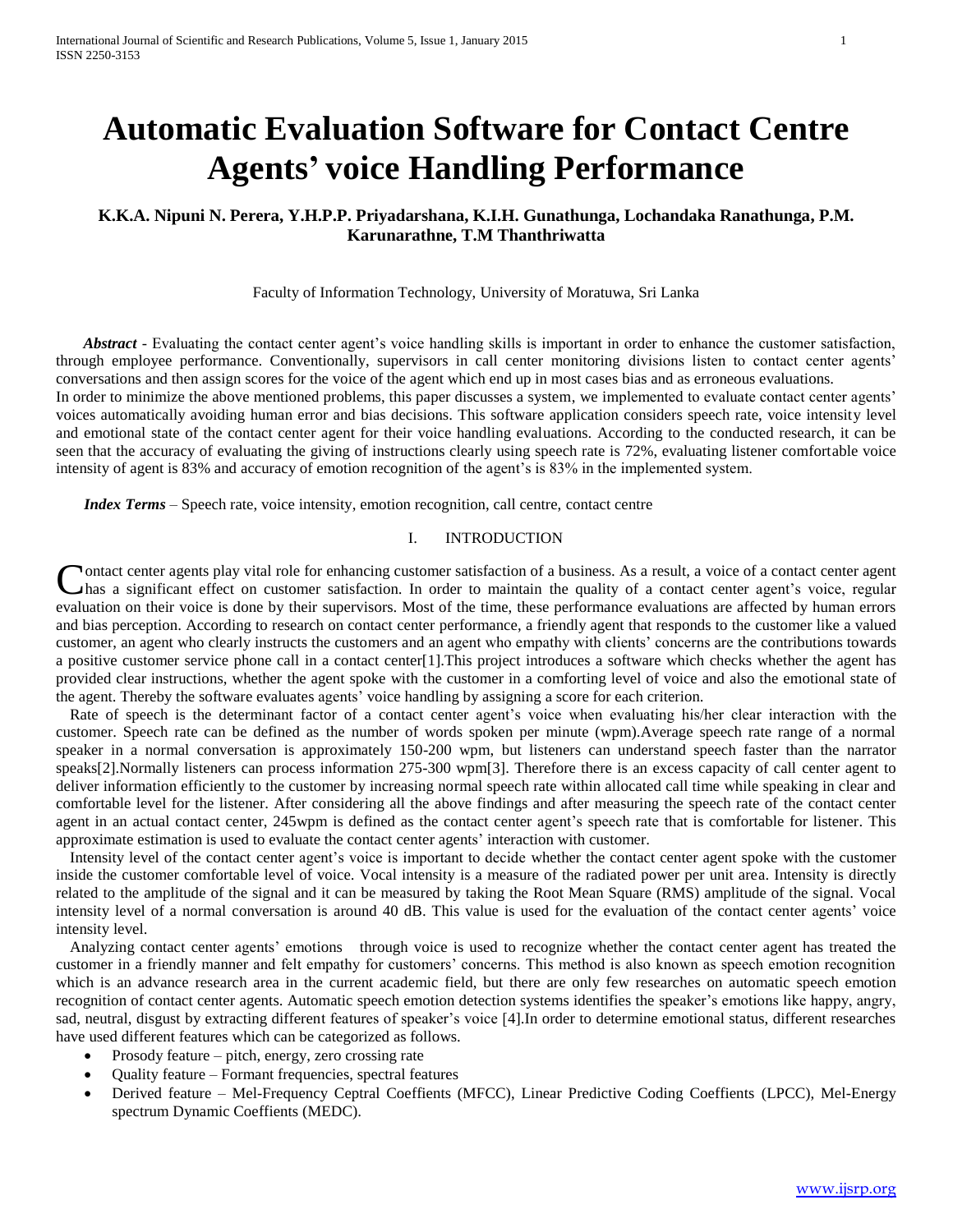Accuracy of the emotion detection directly depends on type of the features that is extracted. In order to increase the accuracy, researchers combine different features for robust emotion detection. After extracting features, next step is to classify the features according to the state of emotion. Many researches have explored several classification methods for emotion detection, such as Neural Network (NN), Gaussian Mixture Model (GMM), Hidden Markov model (HMM), Maximum likelihood Bayesian classifier (MLC), Kernel Regression and K-nearest Neighbors (KNN) and Support vector machines (SVM)[5].

Based on prior literature on speech emotion detection, this research identifies happy, angry and neutral emotional states of a contact center agent by extracting MFCC and MEDC of agent's voice and classify emotions with the use Support Vector Machine (SVM) multi class classifier.

MFCCs are based on human perception of the speech. It considers that a human ear act as a filter for speech. The human Ear only concentrates on certain frequencies of the speech. These filters are scaled not in a linear way but in Mel-scale. In Mel scale, filters are spaced linearly in low frequencies and logarithmically in high frequencies [6].Frequencies are converted to Mel scale using following formulation.

$$
M = 2595 * log (1 + (f/700))
$$

MEDCs are used to represent energy features of the emotional states in this research. Extracting method of MEDC is same as MFCC. Only difference in MEDSC is taking logarithmic mean of energies after filtering process [7].

Support Vector Machine (SVM) classifier constructs machine learning algorithms efficiently and it is widely used for pattern recognition and feature classification in both emotion detection and speech recognition applications. SVM has supervised learning process which contains learning and testing stages. In learning stage SVM model is trained using training data set while in testing stage training data set is used to test new inputs for classification. Since SVM supports small sample learning and capable of dealing with multi-class issues other than two-class problems, this research used SVM as classifier for emotion recognition [8].

## II. METHODOLOGY

This research can be explained under 3 components based on criteria's used for analysis of a contact center agent's voice. Such as

- 1. Checking whether the agent instructed the customer clearly via speech rate.
- 2. Checking whether the agent spoke in a comfortable loudness level for listener via voice intensity.
- 3. Checking whether the agent interacted with the customer in a friendly manner via speech emotion recognition.

 Technology used to implement the research solution is the MATLAB 2012 software. The above mentioned sub components are from the supervisors of the call center monitoring division who evaluated and recorded calls of contact center agents for appraisal.

#### *A. Evaluation of Speech Rate*

Input for the process is recorded audio conversations between customer and the contact center agent which are in mono wav format. Output of the process is score assigned for contact center agent's speech rate out of 10 marks.

Speech rate of the contact center agent is calculated by the following process illustrates in Figure 1. Once the audio file is selected by the supervisor, the application separates the relevant channel from the wav file and then reduces the noise. Once noise reduction is done, application detects voiced and unvoiced parts and takes a segment which has duration of 5 seconds. After that words per second is calculated and then converting it to words per minute. Finally application assigns a score for contact center agent's speech rate.



Figure 1: Speech rate calculation process

Speech is rate is calculated after identifying voiced/unvoiced parts. Voiced parts are identified by considering the following measurements.

- 1. Zero crossing.
- 2. Magnitude summation.
- 3. Pitch period value.

After calculating the number of words per minute, the difference of value received and the normal listener comfortable speech rate is obtained. Then a score is assigned for the contact center agent's speech rate .This score is based on the deviation percentage of the speech rate from normal speech rate level of a contact center agent which is comfortable for listeners.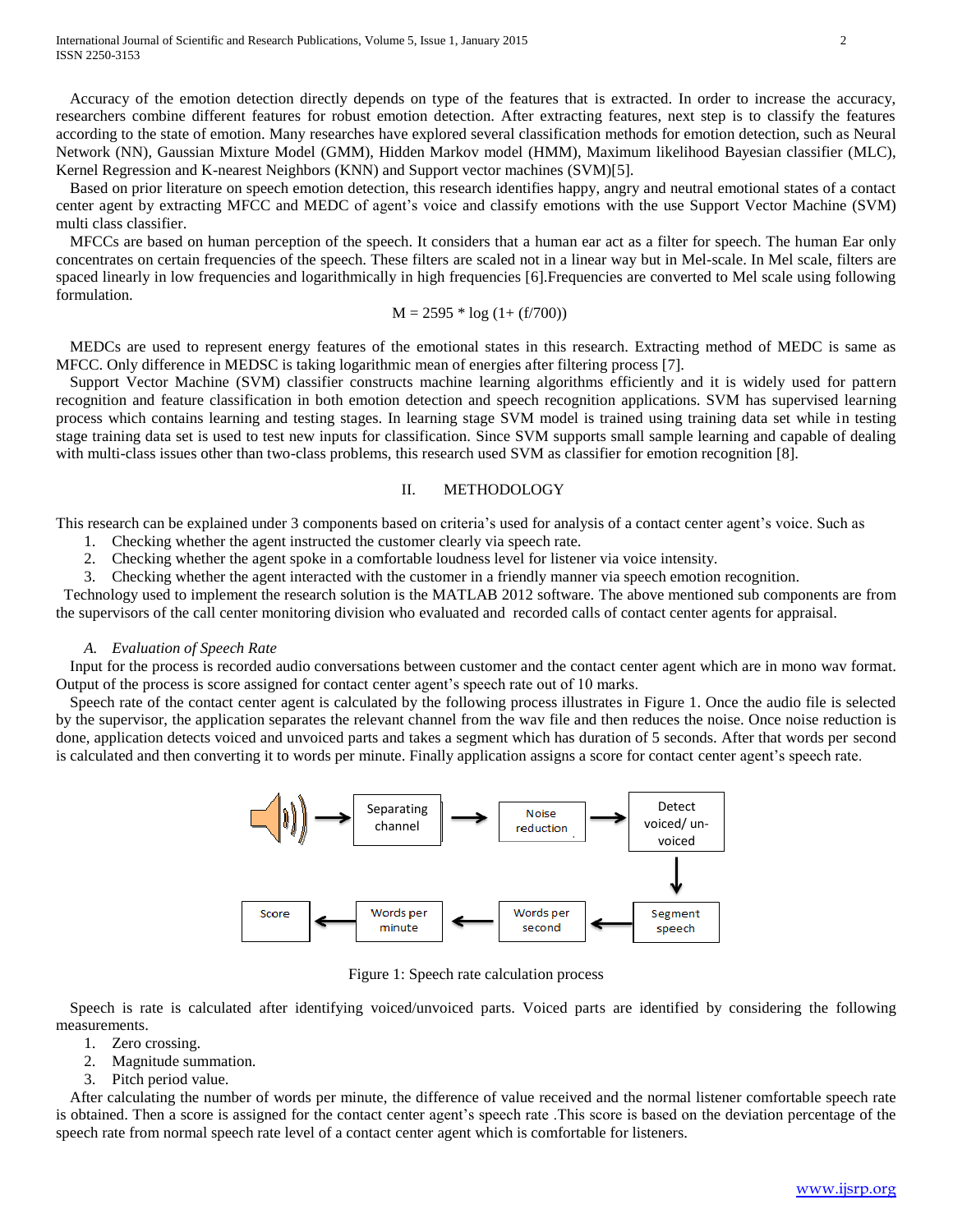#### *B. Evaluation of Voice Intensity*

When evaluating voice intensity of the speaker, as input application uses noise reduced silence removed wav files. Output of evaluating voice intensity is score for contact centre agent out of 5 marks.

In order to assign a score for the contact center agent's vocal intensity level in conversation, Intensity levels are calculated using RMS values. First, the application calculates RMS amplitude normalize value of noise reduced voiced part of the speech and then the application computes logarithmic values of the intensity and thereby assigns a score for intensity level out of 5 marks.



Figure 2: Process of calculating voice intensity

Assuming the voice recorder used in the contact center was having a sensitivity of -70 dBV/Pa which then converted to Volts is 0.000316 V RMS/ Pa, via

$$
V=10^{(dBV/20)}
$$

Therefor using this value as the reference value the actual dB of the operator speaking is calculated from using the following equation and the Voltage RMS value of each recording.

$$
dB = 20lg(V RMS/0.000316)
$$

Considering universal values regarding human hearing levels [9] , and considering the scores given manually the below scoring criteria was as below.

Table I: Relevant score for speaker's voice intensity level.

| Intensity | -30 | 30-34 | 35-37 | 38-40 | 41-47 | $48 - 60$ | 61-70 | 71-75 | 75< |
|-----------|-----|-------|-------|-------|-------|-----------|-------|-------|-----|
| Range(dB) |     |       |       |       |       |           |       |       |     |
| Score     |     | ∸     | ັ     |       | ັ     |           |       | ∽     |     |
|           |     |       |       |       |       |           |       |       |     |

## *C. Speech Emotion Detection and Evaluation*

Noise reduced and silence removed speech in the training data set and testing data sets are used as inputs. After implementing the only the noise reduced voiced part of speech is to be evaluated. Output of the process is scored for the detected emotion out of 3 marks.

There are three emotional states that application identifies, such as angry, happy and neutral. In emotion detection process, once speech segment is entered, MFCC and MEDC features are extracted. Then extracted coefficients are input to the SVM classifier. In Training stage, coefficients of training data set and classification classes are input to the SVM Classifier in order to develop the model. Once model is built, testing stage get started which provide facility to identify emotion state of any input speech based on model trained. Figure 3 shows overall process of speech emotion detection application [5].



Figure 3: Process of speech emotion detection

As illustrated in Figure 4, First step of the implementation was extracting the MFCC and MEDC feature from the entered wav file.13 MFCC features and MEDC feature were extracted from each audio file.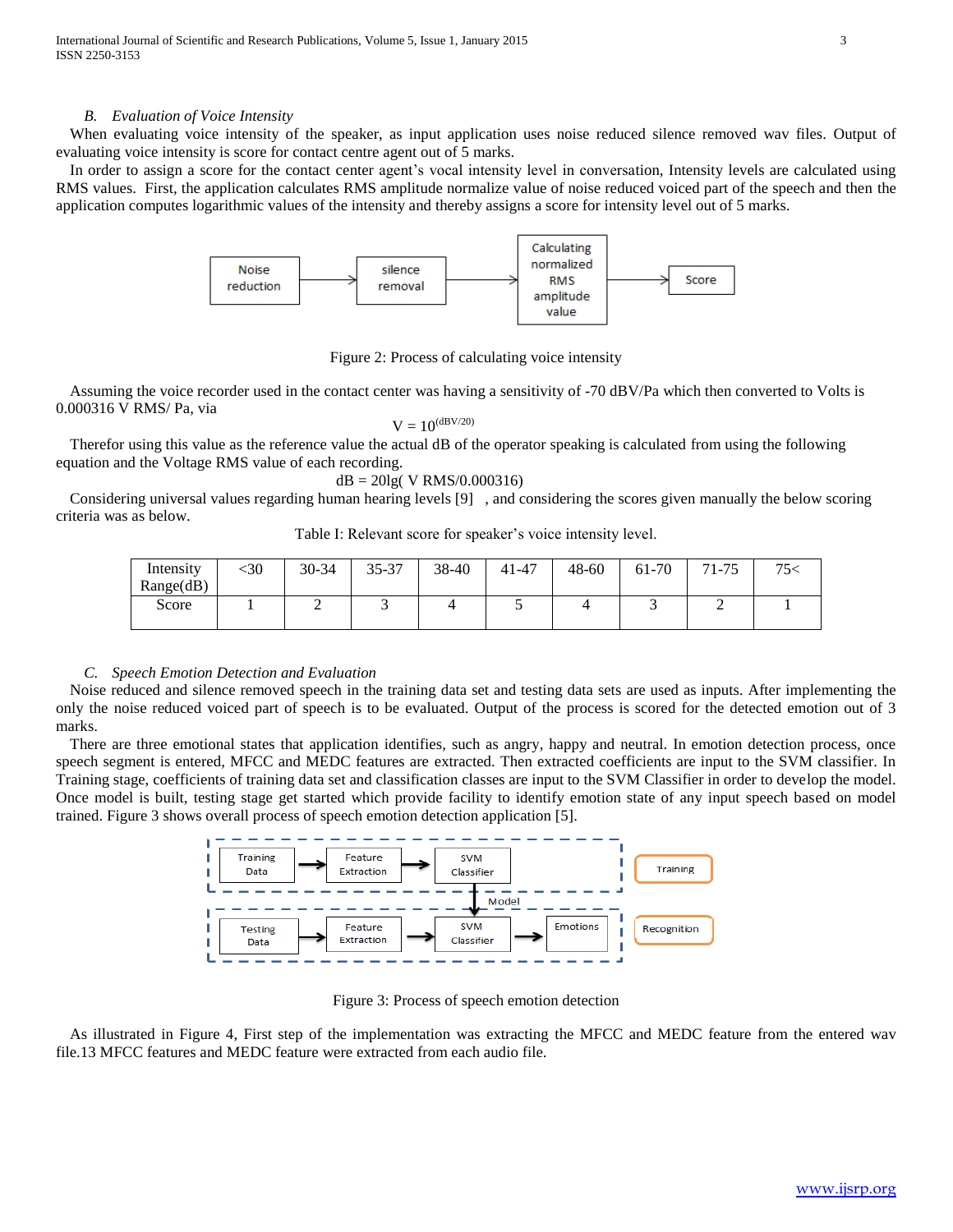

Figure 4: Implementation of MFCC feature extraction

MFCC Feature extraction process contains following stages [5].

- 1. Preprocessing in this stage energy at high frequencies in signal is boost by passing signal through FIR (Finite Impulse Response) filter to emphasize high frequencies.
- 2. Framing segmenting speech samples obtained from signal into small frames length of 25ms.
- 3. Windowing in this stage each frame is windowing to minimize signal discontinuities at start and end of each frame.
- 4. Fast Fourier Transform (FFT) each frame of N samples in windowed signal is converted from time domain to frequency domain.
- 5. Mel filter bank processing 20 Mel-filters are designed for Mel-processing. From each filter the spectrum are added to get one coefficient each. We considered first 13 coefficients as our features. These frequencies are converted to Mel scale by following below equation.

 $M = 2595 * log (1 + (f/700))$ 

- 6. Taking logarithm Converting magnitude of Fourier transform from multiplication to addition.
- 7. Discrete Cosine Transform (DCT) Shortening the coefficients vector into number of coefficients which will lead to increase accuracy of features.

MEDC feature extraction process follows Preprocessing ,Framing, Windowing; Fast Fourier Transform (FFT) and Mel filter bank processing steps as same as mentioned above. In order to calculate MEDC mean log energy of each filter is calculated after Mel filter bank processing step. Finally Mel energy spectrum dynamic coefficients are obtained by combining first and second differences of filter energies. Figure 5 shows steps of MEDC feature extraction implementation. For algorithm of MFCC and MEDC feature extractions [7].



Figure 5: Implementation of MEDC feature extraction

After extracting MFCC and MEDC features, it is necessary to reduce the dimensions of the output vectors since they are going to be inputs into the SVM classifier. Large vectors take long time to be classified. In order to shorten the classifying time by reducing the dimensions of MFCC vector, most represented features were extracted using Principle Component Analysis concept (PCA) [10]. PCA is widely using feature dimension reduction technique. Following steps are followed to implement PCA on MFCC.

- 1. Obtained feature extraction matrix.
- 2. Subtracted mean from each data dimension.
- 3. Calculated covariance matrix.
- 4. Calculated the eigenvectors and eigenvalues of the covariance matrix.
- 5. Formed the feature vector.

After that the dimension reduced feature vector is entered to the multi class SVM classifier to classify the 3 emotional states, such as angry, happy and neutral. Multi class SVM is designed with the use of MATLAB SVM toolbox. A non-linear classification is built using Radial Basis Function (RBF) kernel in SVM classifier. SVM classifier is built by following below steps.

- 1. Constructed the model.
- 2. Trained constructed model using training dataset.
- 3. Tested trained model using testing dataset to classify emotions of input speech signal.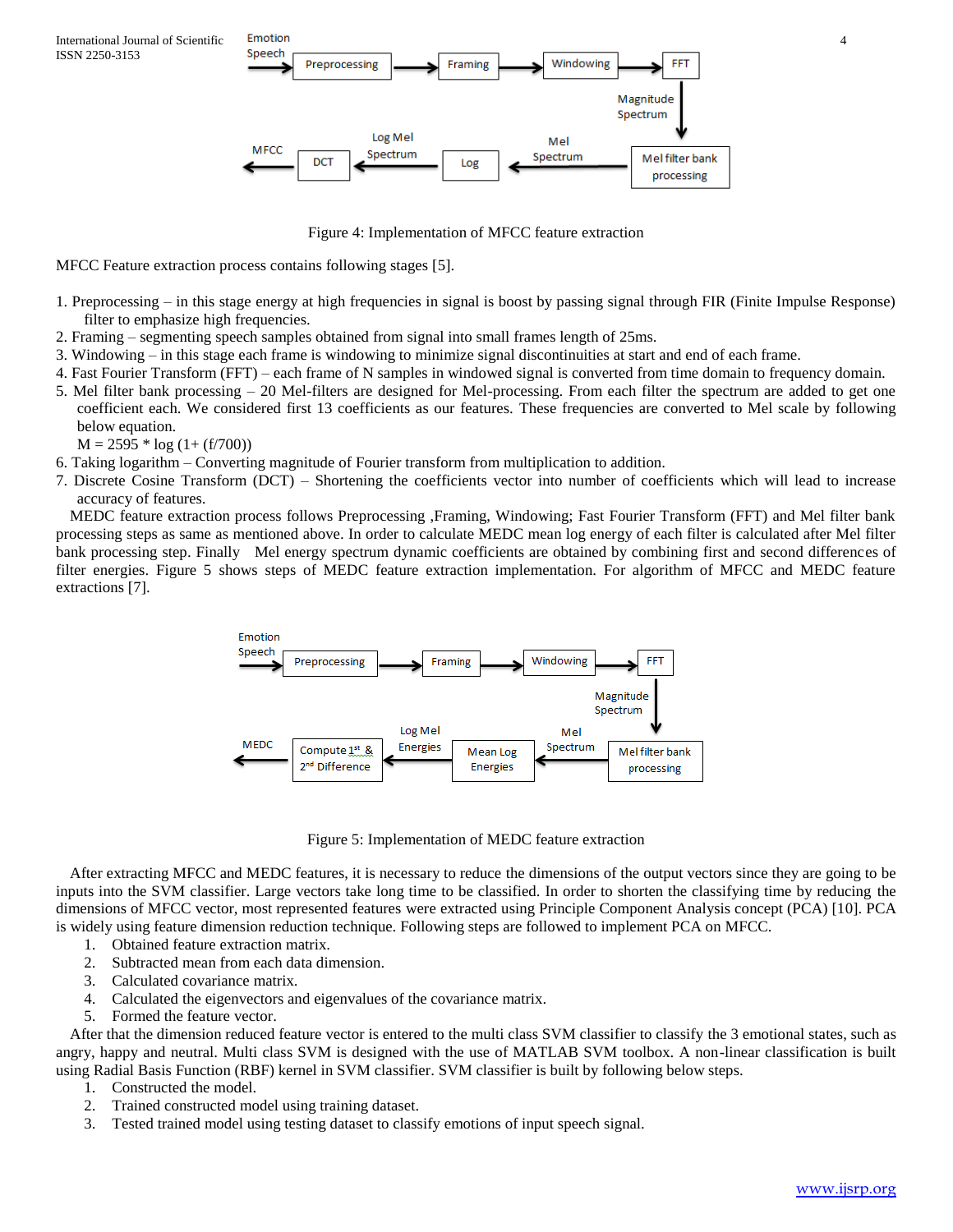Once classification is completed, application assign scores for the emotion mode of the contact centre as follows to evaluate contact centre agents friendliness in speech. Table II shows scores for different emotions.

| <b>Emotional class</b> | <b>Score</b> |
|------------------------|--------------|
| Angry                  |              |
| Neutral                | 2            |
| Happy                  |              |

Table II: Scores assigned for emotional classes

These are the main 3 modules in this solution. After integrating all the modules, we are providing a friendly customer centric solution where to enhance the customer satisfaction through an effective system.

## III. EVALUATION

#### *A. Experiment on accuracy of calculating scores based on speech rate*

Accuracy of the calculated score for contact center agent's speech rate is measured by conducting an experiment. 50 audio clips of contact center agents' conversations were used which each has a length of 5 seconds. Each audio clip had a score assigned by contact center monitoring division supervisor. This score given by supervisor is compared with score assigned by the algorithm to measure the accuracy of the algorithm results.

Scores are classified under 3 classes in order to calculate precision, recall and f- measure on accuracy. Score ranges considered are 1-3, 4-7 and 8-10.

Precision, recall and f-measures are calculated for each above mentioned class for measuring accuracy each score class. Table III shows Number of audio clips in 50 audio dataset that belongs to each score range.

| Score Range | Number of audio clips |
|-------------|-----------------------|
| $1 - 3$     | 15                    |
| $4 - 7$     | 15                    |
| $8 - 10$    | 20                    |

Table III: Number of audio clips for each score range

According to the scenario, definitions of precision and recall are changed as follows.

$$
precision(A) = \frac{CS(A)}{TS(A)} \times 100
$$

Where,

Precision  $(A)$  = Precision of score range A

 $CS (A)$  = Number of correctly calculated scores within score range A  $TS(A) = Total number of calculated scores relate to score range A$ Range A can be 1-3, 4-7, 8-10 score ranges.

$$
recall (A) = \frac{CS(A)}{AS(A)} \times 100
$$

Where,

Recall  $(A)$  = Recall of score range  $A$ 

 $CS(A)$  = Number of correctly calculated scores within score range A

AS (A) = Actual total number of scores available in testing set which are within score range A Range A can be 1-3, 4-7, 8-10 score ranges.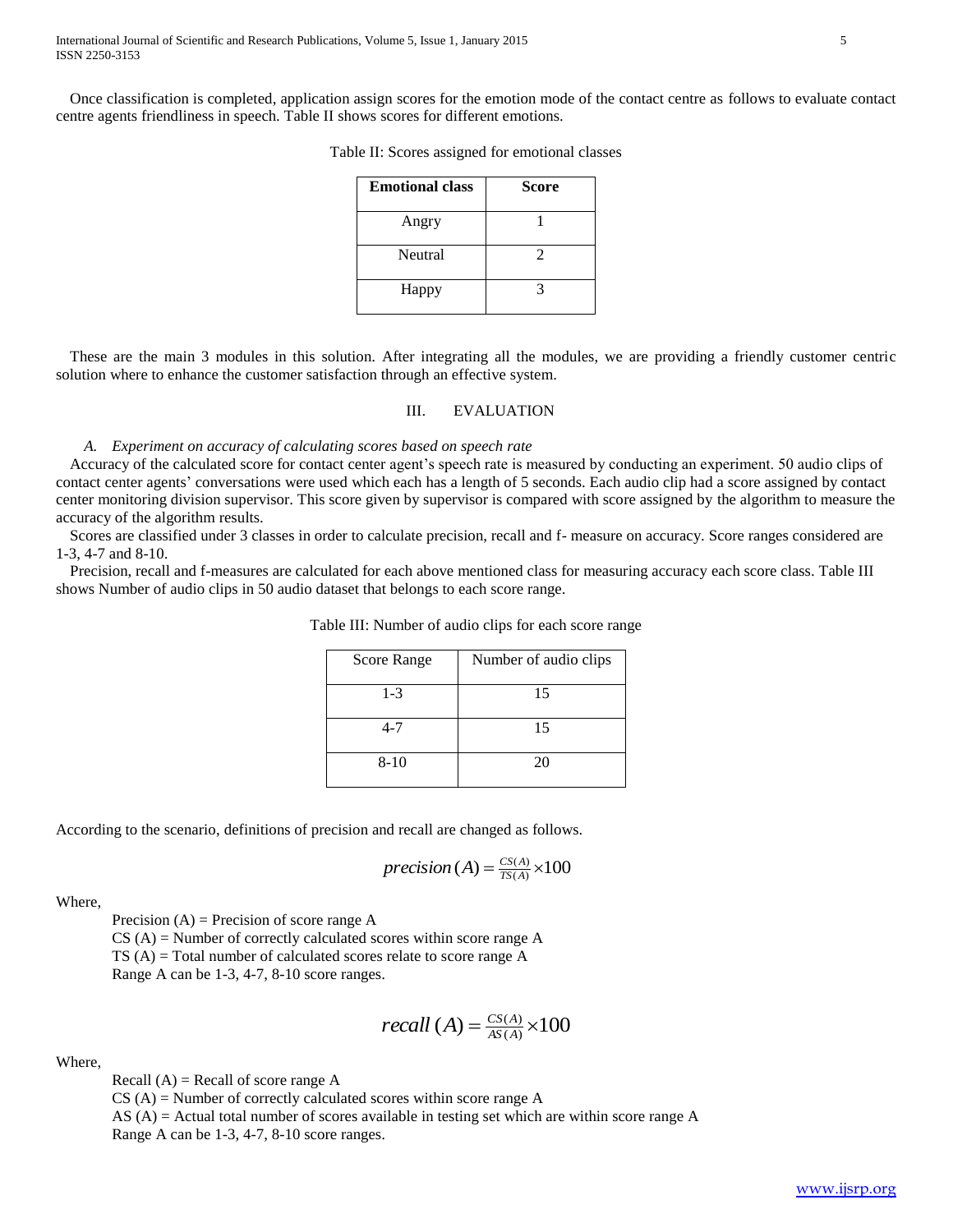International Journal of Scientific and Research Publications, Volume 5, Issue 1, January 2015 6 ISSN 2250-3153

$$
f-measure = \frac{(2 \times precision \times recall)}{(precision \times recall)}
$$

Obtained precision, recall and f-measures are shown in Table IV.

Table IV: Precision, recall and f-measure of experiment on speech rate score

|                                                                | $\text{measure} = \text{precision} + \text{recall}$                                                                                                                         |        |                                                                      |       |                                                                                                                                                                                            |
|----------------------------------------------------------------|-----------------------------------------------------------------------------------------------------------------------------------------------------------------------------|--------|----------------------------------------------------------------------|-------|--------------------------------------------------------------------------------------------------------------------------------------------------------------------------------------------|
| ares are shown in Table IV.                                    |                                                                                                                                                                             |        |                                                                      |       |                                                                                                                                                                                            |
|                                                                |                                                                                                                                                                             |        | : Precision, recall and f-measure of experiment on speech rate score |       |                                                                                                                                                                                            |
| Score range                                                    | Precision                                                                                                                                                                   | Recall | f-measure                                                            |       |                                                                                                                                                                                            |
| $1-3$                                                          | 0.533                                                                                                                                                                       | 0.533  | 0.533                                                                |       |                                                                                                                                                                                            |
| $4 - 7$                                                        | 0.786                                                                                                                                                                       | 0.733  | 0.758                                                                |       |                                                                                                                                                                                            |
| $8-10$                                                         | 0.809                                                                                                                                                                       | 0.85   | 0.829                                                                |       |                                                                                                                                                                                            |
| to the total population.                                       | $Accuracy = \frac{RS}{TS} \times 100$<br>ores generated for given dataset                                                                                                   |        |                                                                      |       |                                                                                                                                                                                            |
| peech emotion detection                                        | able V: Number of samples used for training and testing                                                                                                                     |        | uracy of assigning scores for speech rate by algorithm is 72%.       |       | of speech emotion detection, 60 emotional audio clips which are labelled were used for the<br>ich emotional class. From each emotional class 80% have been used for training and remaining |
| nal class                                                      | Training dataset                                                                                                                                                            |        | <b>Testing dataset</b>                                               | Total |                                                                                                                                                                                            |
| <u>ngry</u>                                                    | 16                                                                                                                                                                          |        | 4                                                                    |       |                                                                                                                                                                                            |
|                                                                | 16                                                                                                                                                                          |        | 4                                                                    | 60    |                                                                                                                                                                                            |
| <u>ірру</u><br>utral                                           | 16                                                                                                                                                                          |        | 4                                                                    |       |                                                                                                                                                                                            |
| emotion class A<br>stances recognized as class A<br>on class A | lculated using prior mentioned equations.<br>y recognized emotional speech instances of class A<br>stances of class A in testing dataset.<br>and neutral emotional classes. |        |                                                                      |       | ecall and f-measure for each emotional class have been obtained. For the task of emotion<br>is for emotional classes such as angry, happy and neutral. Table VI shows confusion matrix of  |
|                                                                |                                                                                                                                                                             |        | Table VI: Confusion matrix of recognizing emotional classes          |       |                                                                                                                                                                                            |
| otional class                                                  | Angry                                                                                                                                                                       | Happy  | Neutral                                                              |       |                                                                                                                                                                                            |
| Angry                                                          | 75                                                                                                                                                                          | 0      | $\theta$                                                             |       |                                                                                                                                                                                            |
| Happy                                                          | 25                                                                                                                                                                          | 100    | 25                                                                   |       |                                                                                                                                                                                            |
| Neutral                                                        | $\theta$                                                                                                                                                                    | 0      | 75                                                                   |       |                                                                                                                                                                                            |
|                                                                |                                                                                                                                                                             |        |                                                                      |       | www.ijsrp.org                                                                                                                                                                              |

Accuracy is proportion of true results to the total population.

$$
Accuracy = \frac{RS}{TS} \times 100
$$

Where,

RS = Number of relevant scores generated for given dataset

TS = Size of total dataset

Therefore according to Table IV, Accuracy of assigning scores for speech rate by algorithm is 72%.

#### *B. Experiment on Accuracy of speech emotion detection*

In order to evaluate the accuracy of speech emotion detection, 60 emotional audio clips which are labelled were used for the experiment. 20 audio clips were in each emotional class. From each emotional class 80% have been used for training and remaining 20% is used for training dataset.

| Table V: Number of samples used for training and testing |  |
|----------------------------------------------------------|--|
|----------------------------------------------------------|--|

| Emotional class | Training dataset | <b>Testing dataset</b> | Total |
|-----------------|------------------|------------------------|-------|
| Angry           |                  |                        |       |
| Happy           |                  |                        | 60    |
| Neutral         |                  |                        |       |

After the experiment precision, recall and f-measure for each emotional class have been obtained. For the task of emotion recognition precision and recall are calculated using prior mentioned equations. Where,

Precision  $(A)$  = Precision of emotion class A

CS (A) = Number of correctly recognized emotional speech instances of class A

TS (A) = Total number of instances recognized as class A

Recall  $(A)$  = Recall of emotion class A

AS (A) = Total number of instances of class A in testing dataset.

Class A can be angry, happy and neutral emotional classes.

In above equations, Class A stands for emotional classes such as angry, happy and neutral. Table VI shows confusion matrix of recognizing emotional classes.

Table VI: Confusion matrix of recognizing emotional classes

| <b>Emotional class</b> | .1appv | Neutral |
|------------------------|--------|---------|
| Angry                  |        |         |
| Happy                  |        |         |
| Neutral                |        |         |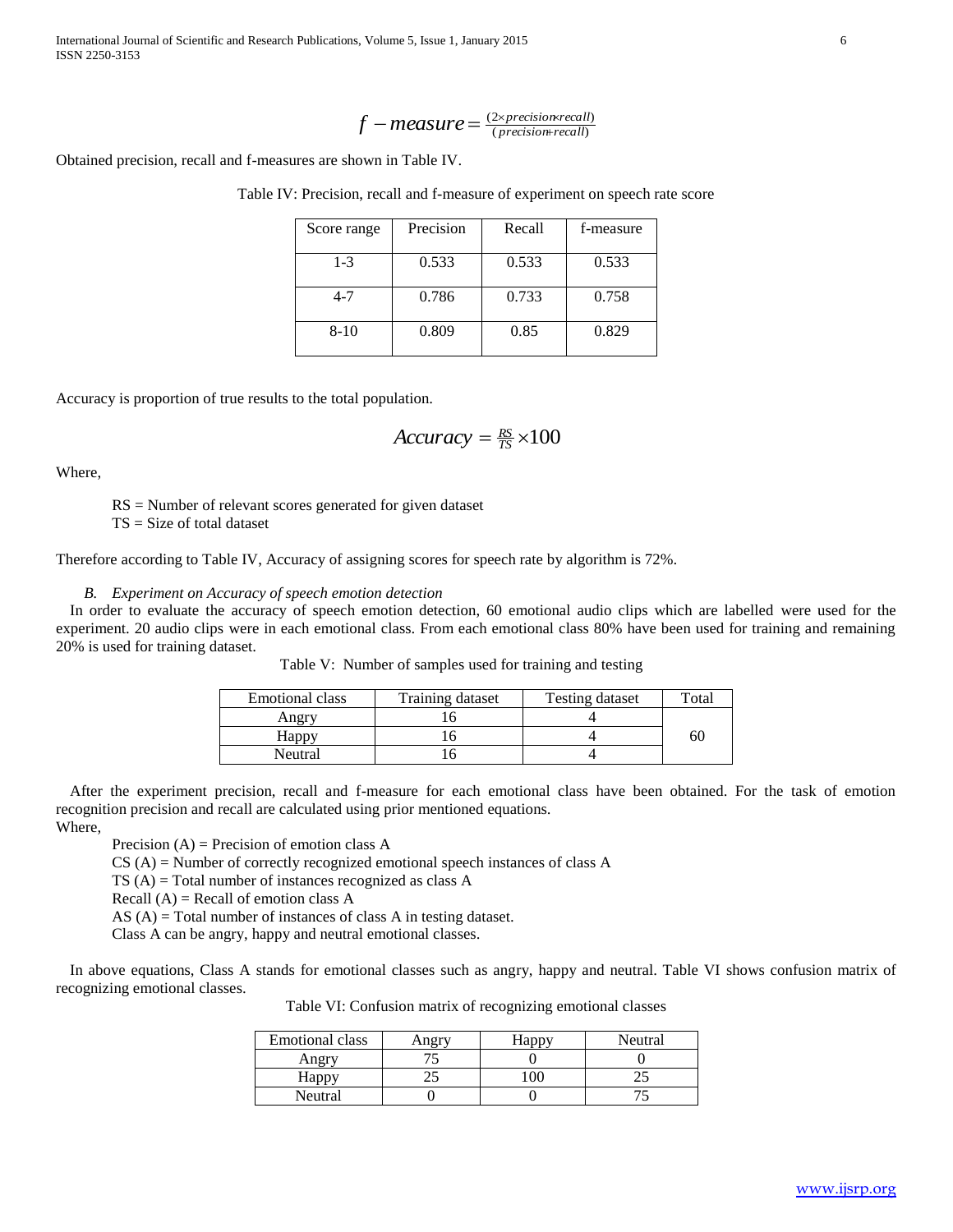As seen from the confusion matrix in Table VI, the emotion of happy after testing got misclassified with angry and neutral emotions. Based on the confusion matrix, the precision, recall and f-measure are shown in table VII.

| <b>Emotional class</b> | Precision | Recall | F-measure |
|------------------------|-----------|--------|-----------|
| Angry                  |           | በ 75   | በ 857     |
| Happy                  | 67        |        |           |
| Neutral                |           | 75     |           |

Table VII: Results of precision, recall and f- measure

Accuracy of speech emotion recognition algorithm is 83.33%.

.

*C. Experiment on accuracy of calculating scores based on voice intensity*

Accuracy of the calculated score for contact center agent's voice intensity was measured by conducting an experiment. 50 audio clips of contact center agents were used as the dataset. Each audio clip had a score assigned by the contact center monitoring division supervisor. This score given by supervisor was compared with score assigned by the algorithm to measure the accuracy of the algorithm results. It is rarely assigning score 1, 2 and 4 for a contact center agent for voice intensity even the marks are given out of 5. Therefore for the experiment, two ranges are defines as 1-3 and 4-5

Table VIII shows Number of audio clips in 30 audio clips dataset that belongs to each score range.

Table VIII: Number of audio clips in dataset belongs to each score range

| Score range | Number of audio clips |  |  |
|-------------|-----------------------|--|--|
| 1-3         |                       |  |  |
|             | ıο                    |  |  |

According to the scenario, equations definition mentioned under measuring speech rate accuracy are used for obtaining precision, recall and f-measures are shown in Table IX.

Table IX: Precision, recall and f-measure of experiment on voice intensity score.

| Score range | Precision | Recall | t-measure |
|-------------|-----------|--------|-----------|
| - ث− `      |           | ).545  |           |
| 4-J         |           |        | oor n     |

Therefore according to Table IX, Accuracy of assigning scores for voice intensity by algorithm is 83.33%.

# IV. RESULTS

When considering experiments results in the previous chapter, accuracy of assigning scores for contact center agents' speech rate is 72%. The application can accurately assign scores of 8-10 range for audio clip when comparing with other two score ranges. Since 8- 10 score range audio clips are having clear speech rate it may lead to be accurately identified at the same time accurately scored.

Accuracy of speech emotion detection algorithm is 83.33% which is in the satisfactory level. Among the three emotional classes, "angry" and "neutral" can be recognized accurately when comparing with the "happy" class. According to the confusion matrix of emotional classes, it can be seen that "happy" emotion is confused with "angry" and "neutral". Due to this reason classifying happy emotional speeches get less accurate and thereby f-measure represents a comparatively low value. Accuracy of classifying happy emotional state can be increased by training the existing classifier thorough increasing number of happy emotion data in training data set.It will help system to identify happy state correctly since classifier is trained using more data.

It can be seen that calculating scores for voice intensity also has 83.33% accuracy. Among considered two score ranges, 4-5 score range can be identified accurately and less confusion comparatively. Therefor the algorithm performs well for calculating 4-5 range scores.

## V. CONCLUSION

According to the research carried out, it can be seen that it is imperative to have an automated system to evaluate contact center agents voice handling skills besides existing manual system. Since automated system can be used as supportive tool for supervisor's evaluations in order to minimize bias and erroneous supervisions.